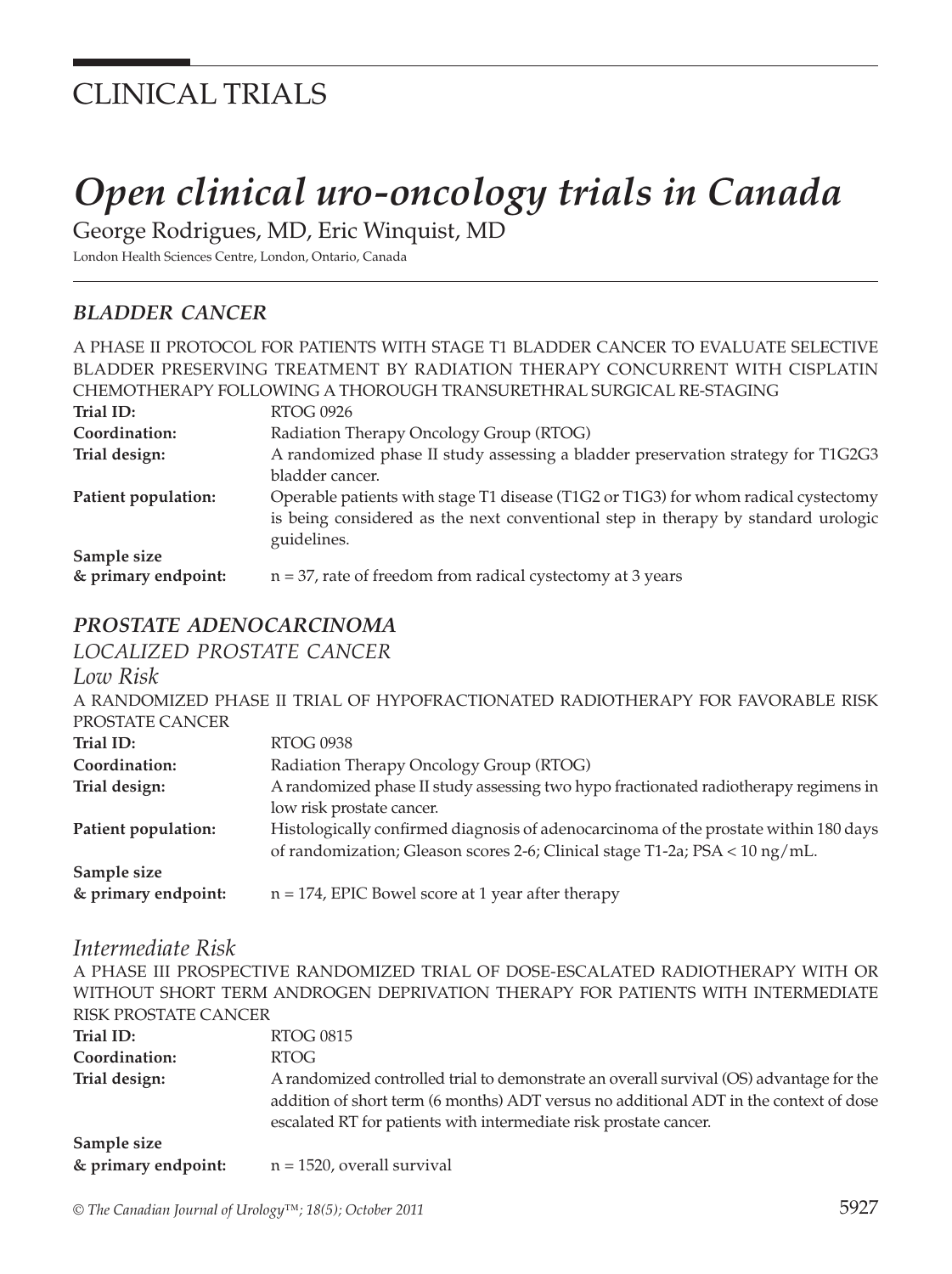#### PROSTATE FRACTIONATED IRRADIATION TRIAL (PROFIT)

| Coordination:       | Ontario Clinical Oncology Group (OCOG)                                                        |
|---------------------|-----------------------------------------------------------------------------------------------|
| Trial design:       | A phase III study assessing the relative efficacy of dose-escalated radiation therapy (78 Gy) |
|                     | in 39 fractions) versus a hypofractionated course of radiation (6000 Gy in 20 fractions).     |
| Patient population: | Intermediate-risk prostate cancer.                                                            |
| Sample size         |                                                                                               |
| & primary endpoint: | $n = 1204$ , biochemical (PSA) failure                                                        |

A RANDOMIZED, DOUBLE-BLINDED, PLACEBO-CONTROLLED PHASE III TRIAL TO EVALUATE THE EFFECTIVENESS OF A PHOSPHODIESTERASE 5 INHIBITOR, TADALAFIL, IN PREVENTION OF ERECTILE DYSFUNCTION IN PATIENTS TREATED WITH RADIOTHERAPY FOR PROSTATE CANCER

| Trial ID:           | <b>RTOG 0831</b>                                                                                                                                                                                                                                            |
|---------------------|-------------------------------------------------------------------------------------------------------------------------------------------------------------------------------------------------------------------------------------------------------------|
| Coordination:       | <b>RTOG</b>                                                                                                                                                                                                                                                 |
| Trial design:       | A phase III placebo randomized trial to determine whether tadalafil maintains<br>spontaneous (off-drug) erectile function, as measured by the International Index of<br>Erectile Function (IIEF), as compared to placebo at weeks 28-30 after initiation of |
|                     | radiation therapy for prostate cancer.                                                                                                                                                                                                                      |
| Patient population: | Men with clinical stage T1b-T2b adenocarcinoma of the prostate and no distant<br>metastases (M0), and their spouses/partners.                                                                                                                               |
| Sample size         |                                                                                                                                                                                                                                                             |
| & primary endpoint: | $n = 218$ , International Index of Erectile Function Questionnaire (IIEF)                                                                                                                                                                                   |

# *High Risk*

ANDROGEN DEPRIVATION THERAPY AND HIGH DOSE RADIOTHERAPY WITH OR WITHOUT WHOLE-PELVIC RADIOTHERAPY IN UNFAVORABLE INTERMEDIATE OR FAVORABLE HIGH RISK PROSTATE CANCER: A PHASE III RANDOMIZED TRIAL

| Trial ID:           | <b>RTOG 0924</b>                                                                                                                                                                                                                                                                                                                                                                                                                                                                                                                                                         |
|---------------------|--------------------------------------------------------------------------------------------------------------------------------------------------------------------------------------------------------------------------------------------------------------------------------------------------------------------------------------------------------------------------------------------------------------------------------------------------------------------------------------------------------------------------------------------------------------------------|
| Coordination:       | <b>RTOG</b>                                                                                                                                                                                                                                                                                                                                                                                                                                                                                                                                                              |
| Trial design:       | Demonstrate that prophylactic neoadjuvant androgen deprivation therapy (NADT)<br>and whole-pelvic radiation therapy (WPRT) will result in improvement in overall<br>survival (OS) in patients with "unfavorable" intermediate risk or "favorable" high risk<br>prostate cancer compared to NADT and high dose prostate and seminal vesicle (SV)<br>radiation therapy $(P + SV RT)$ using intensity modulated radiotherapy (IMRT) or EBRT<br>with a high dose rate (HDR) or a permanent prostate (radioactive seed) implant (PPI)<br>boost in a phase III clinical trial. |
| Patient population: | Patients who are most likely to benefit from androgen deprivation therapy and whole-<br>pelvic radiotherapy, defined as: a) Having a significant risk of lymph node involvement<br>(e.g. $> 15\%$ , based on the Roach formula) OR b) Being in one of the following risk<br>groups: $GS 7-10 + T1c-T2b$ (palpation) + $PSA < 50$ ng/mL (includes intermediate and<br>high risk patients) GS $6 + T2c$ -T4 (palpation) or $> 50\%$ biopsies + PSA $< 50$ ng/mL GS<br>$6 + T1c-T2b$ (palpation) + PSA > 20 ng/mL.                                                          |
| Sample size         |                                                                                                                                                                                                                                                                                                                                                                                                                                                                                                                                                                          |
| & primary endpoint: | $n = 2580$ for a primary endpoint of overall survival                                                                                                                                                                                                                                                                                                                                                                                                                                                                                                                    |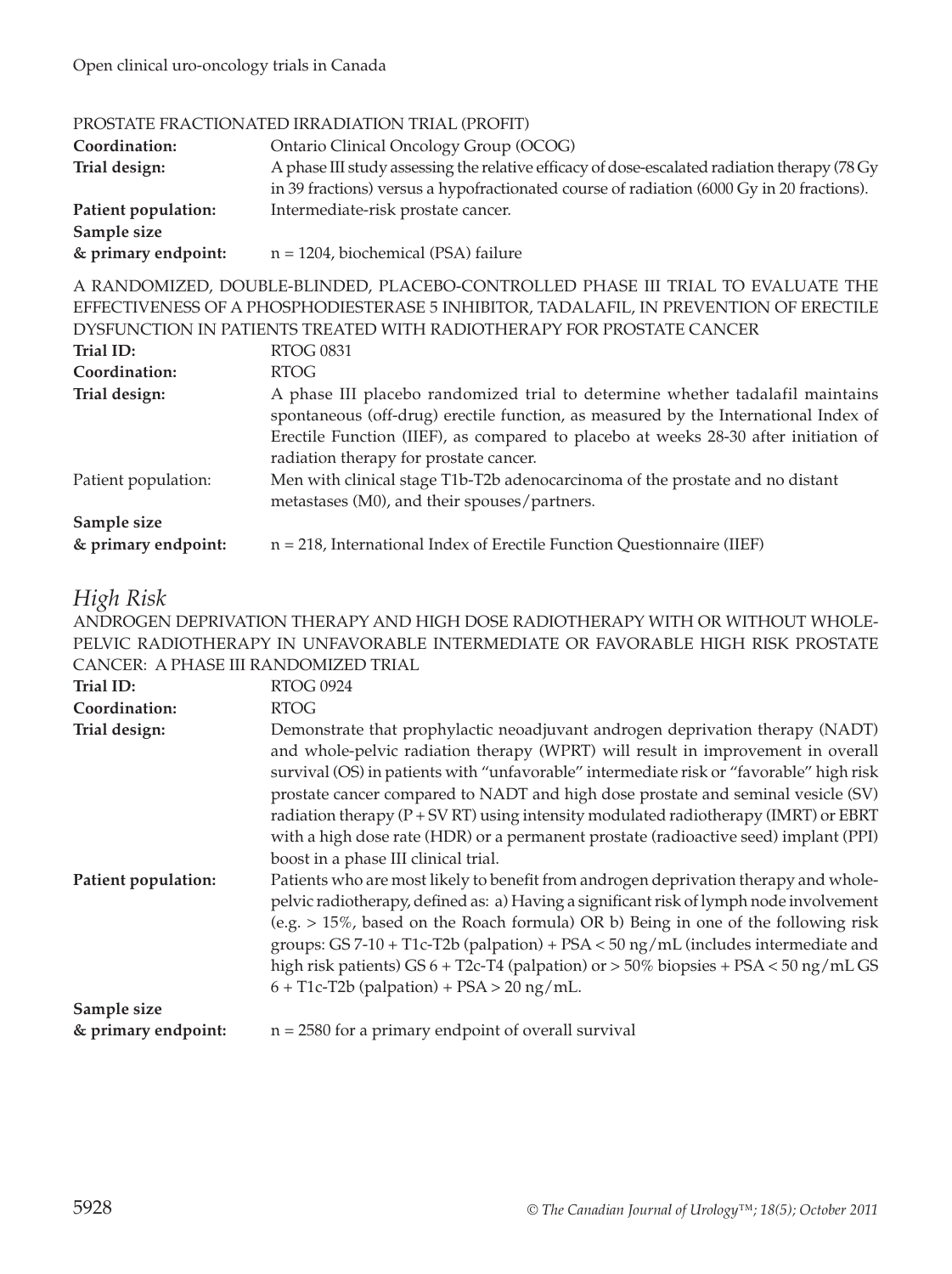#### RANDOMIZED PHASE III STUDY OF NEO-ADJUVANT DOCETAXEL AND ANDROGEN DEPRIVATION PRIOR TO RADICAL PROSTATECTOMY VERSUS IMMEDIATE RADICAL PROSTATECTOMY IN PATIENTS WITH HIGH-RISK, CLINICALLY LOCALIZED PROSTATE CANCER

| Trial ID:           | NCIC PRC3                                                                        |
|---------------------|----------------------------------------------------------------------------------|
| Coordination:       | Intergroup (Cancer and Leukemia Group B)                                         |
| Trial design:       | A phase III comparison of neoadjuvant chemohormonal therapy with goserelin or    |
|                     | leuprolide for 18-24 weeks with docetaxel IV every 3 weeks for up to six courses |
|                     | followed by radical prostatectomy with staging pelvic lymphadenectomy versus     |
|                     | radical prostatectomy with staging lymphadenectomy alone.                        |
| Patient population: | High-risk prostate cancer.                                                       |
| Sample size         |                                                                                  |
| & primary endpoint: | $n = 750$ , 3 year biochemical progression-free survival                         |

#### *POST-RADICAL PROSTATECTOMY*

|                     | RADICALS: RADIOTHERAPY AND ANDROGEN DEPRIVATION IN COMBINATION AFTER LOCAL SURGERY            |
|---------------------|-----------------------------------------------------------------------------------------------|
| Trial ID:           | NCIC PR13                                                                                     |
| Coordination:       | Intergroup (MRC)                                                                              |
| Trial design:       | Phase III clinical trial with randomizations both for radiotherapy timing, and for            |
|                     | hormone treatment duration.                                                                   |
| Patient population: | Men who have undergone radical prostatectomy for prostatic adenocarcinoma within              |
|                     | 3 months, post-operative serum PSA less than $0.4 \text{ ng/ml}$ . Uncertainty in the opinion |
|                     | of the physician and patient regarding the need for immediate post-operative RT.              |
| Sample size         |                                                                                               |
| & primary endpoint: | $n = 5100$ , disease free survival                                                            |

# *BIOCHEMICALLY RELAPSED PROSTATE CANCER*

|                                                                                   | A MULTICENTER CLINICAL STUDY OF THE SONABLATE® 500 (SB-500) FOR THE TREATMENT OF LOCALLY  |  |
|-----------------------------------------------------------------------------------|-------------------------------------------------------------------------------------------|--|
| RECURRENT PROSTATE CANCER WITH HIFU                                               |                                                                                           |  |
| Trial ID:                                                                         | <b>FSI-003</b>                                                                            |  |
| Coordination:                                                                     | Focus Surgery Inc.                                                                        |  |
| Trial design:                                                                     | Single arm phase II.                                                                      |  |
| Patient population:                                                               | Men with locally recurrent prostate cancer following external beam irradiation.           |  |
| Sample size                                                                       |                                                                                           |  |
| & primary endpoint:                                                               | $n = 202$ , absence of biochemical failure and negative prostate biopsy rate at 12 months |  |
| A PROSPECTIVE PHASE II TRIAL OF TRANSPERINEAL ULTRASOUND-GUIDED BRACHYTHERAPY FOR |                                                                                           |  |
| LOCALLY RECURRENT PROSTATE ADENOCARCINOMA FOLLOWING EXTERNAL BEAM RADIOTHERAPY    |                                                                                           |  |
| Trial ID:                                                                         | <b>RTOG 0526</b>                                                                          |  |
| Coordination:                                                                     | <b>RTOG</b>                                                                               |  |
| Trial design:                                                                     | Single arm phase II.                                                                      |  |
| Patient population:                                                               | Men with biopsy-documented local recurrence > 30 months after external beam radiotherapy. |  |
| Sample size                                                                       |                                                                                           |  |
| & primary endpoint:                                                               | $n = 96$ , late treatment-related GI/GU adverse events of brachytherapy                   |  |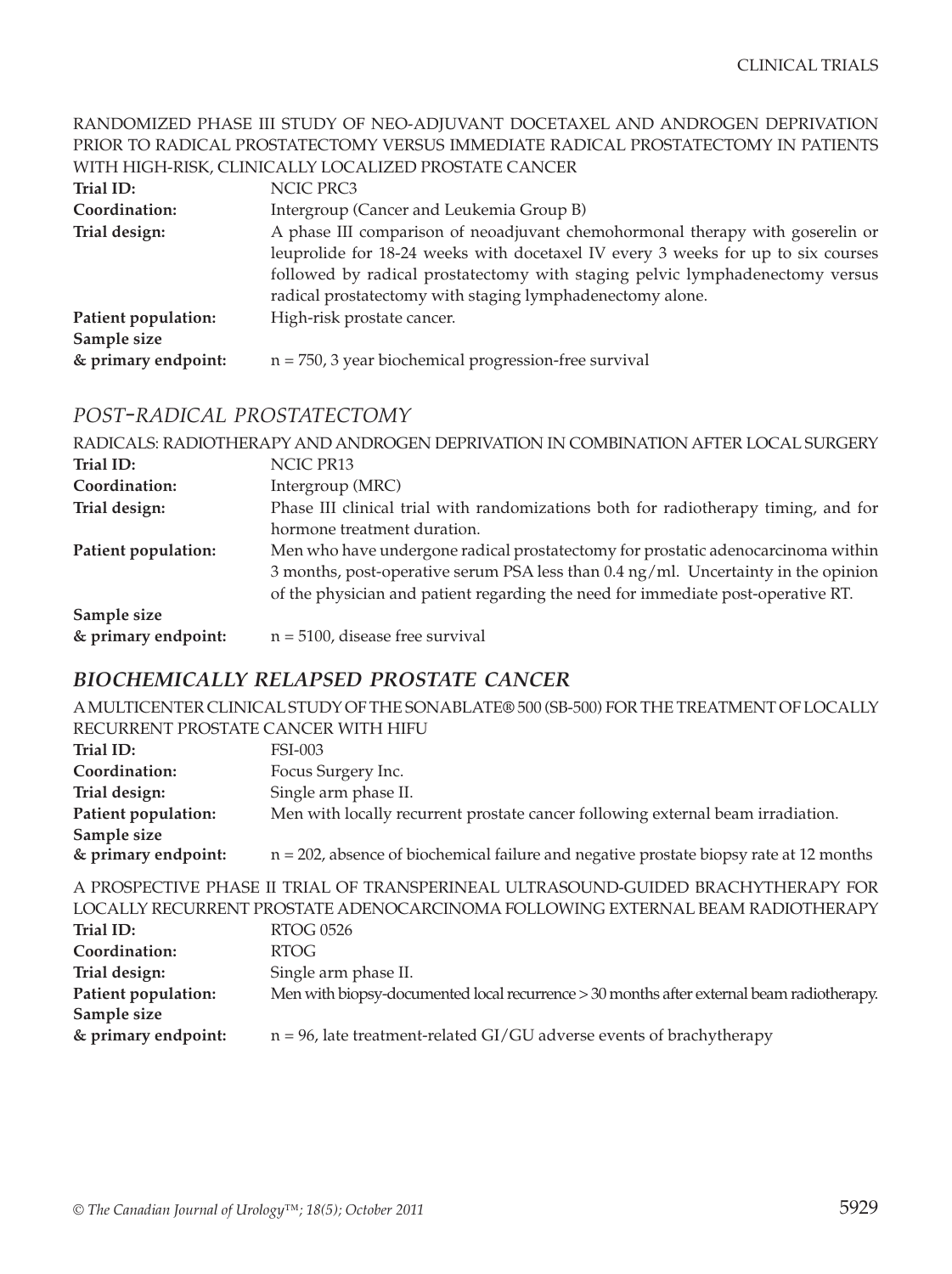# A PHASE II TRIAL OF SHORT-TERM ANDROGEN DEPRIVATION WITH PELVIC LYMPH NODE OR PROSTATE BED ONLY RADIOTHERAPY (SPPORT) IN PROSTATE CANCER PATIENTS WITH A RISING PSA AFTER

| RADICAL PROSTATECTOMY                                                                                                                    |
|------------------------------------------------------------------------------------------------------------------------------------------|
| <b>RTOG 0534</b>                                                                                                                         |
| <b>RTOG</b>                                                                                                                              |
| Phase II comparing radiotherapy alone to radiotherapy with short-term androgen deprivation.                                              |
| Males who have undergone radical prostatectomy, followed by PSA rise to $> 0.2$ ng/ml.                                                   |
|                                                                                                                                          |
| $n = 1764$ , 5-year freedom from progression                                                                                             |
| A STUDY OF ANDROGEN DEPRIVATION WITH LEUPROLIDE, +/- DOCETAXEL FOR CLINICALLY<br>ASYMPTOMATIC PROSTATE CANCER SUBJECTS WITH A RISING PSA |
| XRP6976J/3503                                                                                                                            |
| sanofi-aventis                                                                                                                           |
| Aphase III comparison of androgen deprivation with or without docetaxel in men with rising                                               |
| PSA followed by radical prostatectomy.                                                                                                   |
| No metastases and PSA doubling time $\leq$ 9 months                                                                                      |
|                                                                                                                                          |
| $n = 412$ , progression-free survival                                                                                                    |
|                                                                                                                                          |

# *METASTATIC PROSTATE CANCER*

A RANDOMIZED, DOUBLE-BLIND, PLACEBO-CONTROLLED PHASE III STUDY OF EARLY VERSUS STANDARD ZOLEDRONIC ACID TO PREVENT SKELETAL RELATED EVENTS IN MEN WITH PROSTATE CANCER METASTATIC TO BONE

| NCIC PRC2                                                                                                                         |
|-----------------------------------------------------------------------------------------------------------------------------------|
| Intergroup (Cancer and Leukemia Group B)                                                                                          |
| A phase III study comparing treatment with zoledronic acid at the time of initiation of                                           |
| androgen deprivation therapy for metastatic prostate cancer to treatment at time of<br>progression to hormone-refractory disease. |
| Metastatic prostate cancer with at least one bone metastasis by radiographic imaging<br>receiving androgen deprivation therapy.   |
| $n = 680$ , time to first skeletal related event                                                                                  |
|                                                                                                                                   |

## *CASTRATE RESISTANT PROSTATE CANCER*

A MULTINATIONAL PHASE III, RANDOMIZED, DOUBLE-BLIND, PLACEBO-CONTROLLED EFFICACY AND SAFETY STUDY OF ORAL MDV3100 IN CHEMOTHERAPY-NAÏVE PATIENTS WITH PROGRESSIVE METASTATIC PROSTATE CANCER WHO HAVE FAILED ANDROGEN DEPRIVATION THERAPY

| Trial ID:           | PREVAIL                                                                   |
|---------------------|---------------------------------------------------------------------------|
| Coordination:       | Medivation/ProTrials Research Inc.                                        |
| Trial design:       | Randomized double-blind multicentre study comparing MDV3100 to placebo.   |
| Patient population: | Asymptomatic metastatic castration-resistant prostate cancer and no prior |
|                     | chemotherapy.                                                             |
| Sample size         |                                                                           |
| & primary endpoint: | n=1680, progression-free and overall survival                             |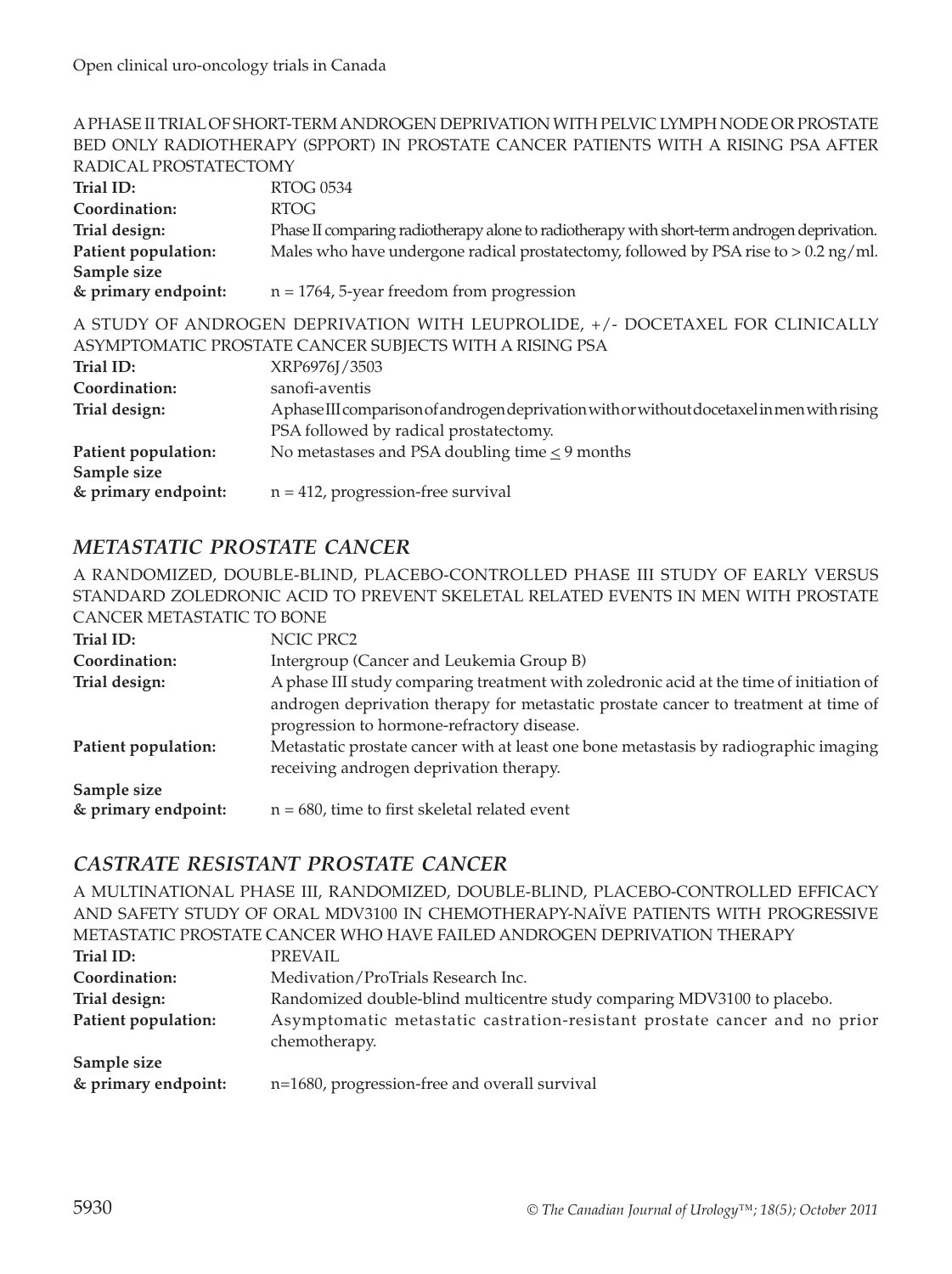#### A PHASE III, RANDOMIZED, DOUBLE-BLIND, MULTICENTER TRIAL COMPARING ORTERONEL PLUS PREDNISONE WITH PLACEBO PLUS PREDNISONE IN PATIENTS WITH CHEMOTHERAPY-NAIVE METASTATIC CASTRATION-RESISTANT PROSTATE CANCER

|                                                                                     | METAJIAHU UAJINAHUN KEJIJIAN FINUJIAHE UANUEN                                           |  |
|-------------------------------------------------------------------------------------|-----------------------------------------------------------------------------------------|--|
| Trial ID:                                                                           | NCT01193244                                                                             |  |
| Coordination:                                                                       | Millennium Pharmaceuticals, Inc.                                                        |  |
| Trial design:                                                                       | Phase III.                                                                              |  |
| Patient population:                                                                 | Asymptomatic metastatic castration-resistant prostate cancer and no prior chemotherapy. |  |
| Sample size                                                                         |                                                                                         |  |
| & primary endpoint:                                                                 | $n = 1454$ , radiographic progression-free survival and overall survival                |  |
| A RANDOMIZED PHASE III STUDY COMPARING STANDARD FIRST-LINE DOCETAXEL/PREDNISONE TO  |                                                                                         |  |
| DOCETAXEL/PREDNISONE IN COMBINATION WITH CUSTIRSEN (OGX-011) IN MEN WITH METASTATIC |                                                                                         |  |
| CASTRATE RESISTANT PROSTATE CANCER                                                  |                                                                                         |  |
| Trial ID:                                                                           | <b>SYNERGY</b>                                                                          |  |
| Coordination:                                                                       | Teva/Oncogenex                                                                          |  |
| Trial design:                                                                       | Randomized multicentre study of the addition of custirsen to docetaxel chemotherapy.    |  |
| Patient population:                                                                 | Metastatic castration-resistant prostate cancer planned for treatment with docetaxel.   |  |
| Sample size                                                                         |                                                                                         |  |
| & primary endpoint:                                                                 | n=800, overall survival                                                                 |  |

A RANDOMIZED, OPEN LABEL, MULTI-CENTER STUDY COMPARING CABAZITAXEL AT 25 MG/M2 AND AT 20 MG/M2 IN COMBINATION WITH PREDNISONE EVERY 3 WEEKS TO DOCETAXEL IN COMBINATION WITH PREDNISONE IN PATIENTS WITH METASTATIC CASTRATION RESISTANT PROSTATE CANCER NOT PRETREATED WITH CHEMOTHERAPY

| Trial ID:           | NCT01308567                                                                                      |
|---------------------|--------------------------------------------------------------------------------------------------|
| Coordination:       | sanofi aventis                                                                                   |
| Trial design:       | Phase III                                                                                        |
| Patient population: | Metastatic castration resistant prostate cancer and not previously treated with<br>chemotherapy. |
| Sample size         |                                                                                                  |

**& primary endpoint:** n = 1170, overall survival

A PHASE II STUDY OF MAINTENANCE THERAPY WITH TEMSIROLIMUS IN ANDROGEN-INDEPENDENT PROSTATE CANCER AFTER FIRST LINE CHEMOTHERAPY WITH DOCETAXEL

| Trial ID:           | $OZM-018$                                              |
|---------------------|--------------------------------------------------------|
| Coordination:       | Sunnybrook Health Sciences Centre Odette Cancer Centre |
| Trial design:       | Single arm phase II.                                   |
| Patient population: | CRPC in remission after docetaxel.                     |
| Sample size         |                                                        |
| & primary endpoint: | $n = 30$ , time to treatment failure                   |

A MULTICENTRE, SINGLE-ARM, OPEN LABEL CLINICAL TRIAL INTENDED TO PROVIDE EARLY ACCESS TO CABAZITAXEL IN PATIENTS WITH METASTATIC HORMONE REFRACTORY PROSTATE CANCER PREVIOUSLY TREATED WITH A DOCETAXEL-CONTAINING REGIMEN AND TO DOCUMENT SAFETY OF CABAZITAXEL

| IN THESE PATIENTS   |                                                                                                           |
|---------------------|-----------------------------------------------------------------------------------------------------------|
| Trial ID:           | NCT01254279                                                                                               |
| Coordination:       | sanofi aventis                                                                                            |
| Trial design:       | Phase III.                                                                                                |
| Patient population: | Metastatic hormone refractory prostate cancer previously treated with a docetaxel-<br>containing regimen. |
| Sample size         |                                                                                                           |
| & primary endpoint: | $n = 808$ , overall survival                                                                              |